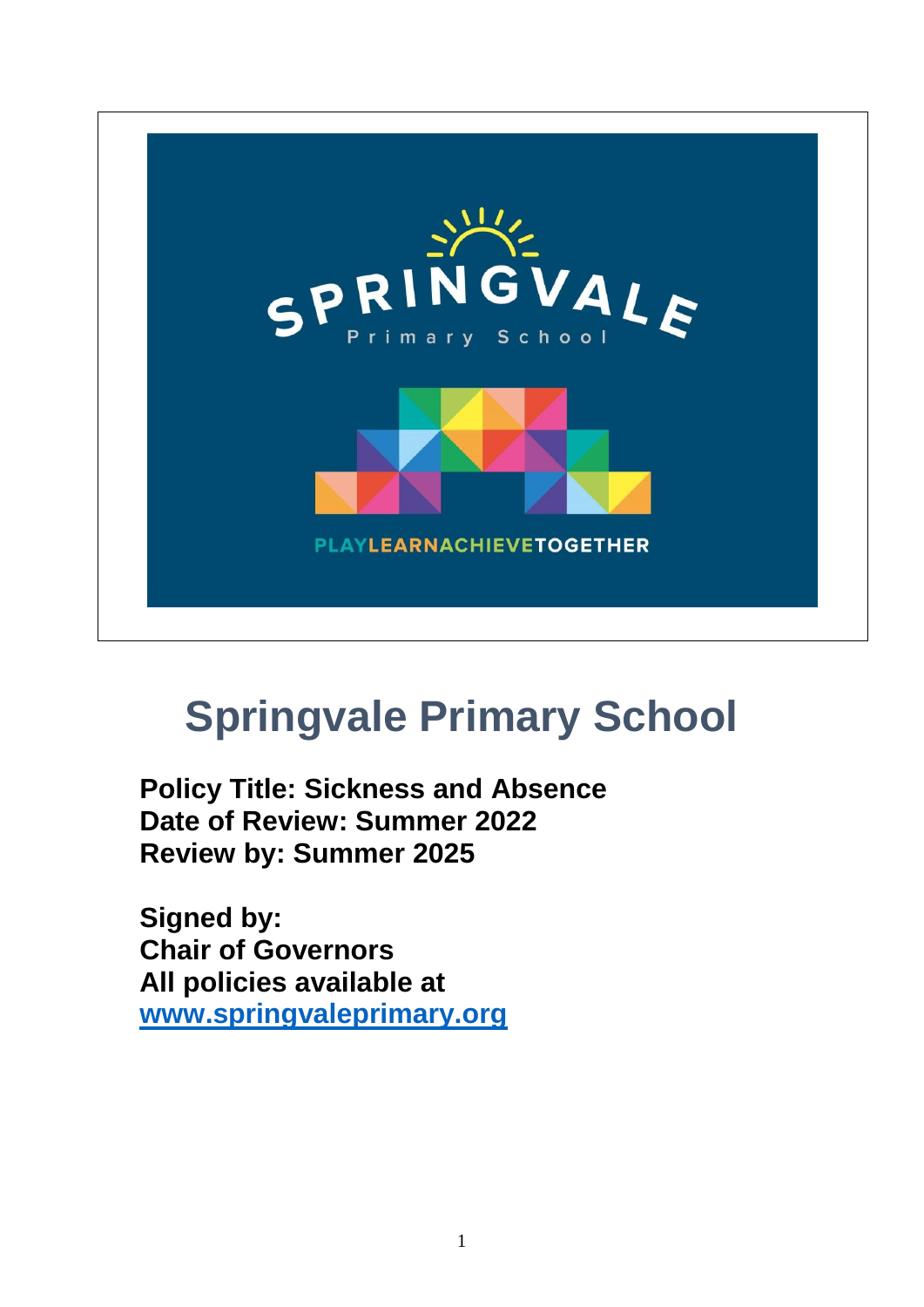### **SPRINGVALE PRIMARY SCHOOL Sickness and Absence Policy Summer 2022**



### **Introduction**

This policy was created after a period of consultation with relevant stakeholders within school. It has been formally adopted by governors and reflects our approach at Springvale Primary School.

### **Aims and Principles**

The policy is underpinned by the central aims of Springvale Primary and values held by the school community:

### **Aims of the school**

- Springvale is committed to promoting high standards of academic achievement for all learners in all subjects.
- As a school we will continue to develop and instil key life skills and values in our pupils.
- We will encourage positive relationships and communications between home, our community and the wider world.

In particular, Springvale School has an inclusive approach to our provision. Our aim is always to involve all our children and stakeholders in all areas of the curriculum and school life. In accordance with our **Disability Equality Scheme** we recognise that this may mean making special adaptations or arrangements from time to time for children with specific disabilities. We welcome the involvement of disabled adults in all areas of school life.

### **Background Information**

Springvale Primary School is a caring and open school, where parents, children, staff and the wider school community all know that their views and needs will be listened to, in both education and personal areas.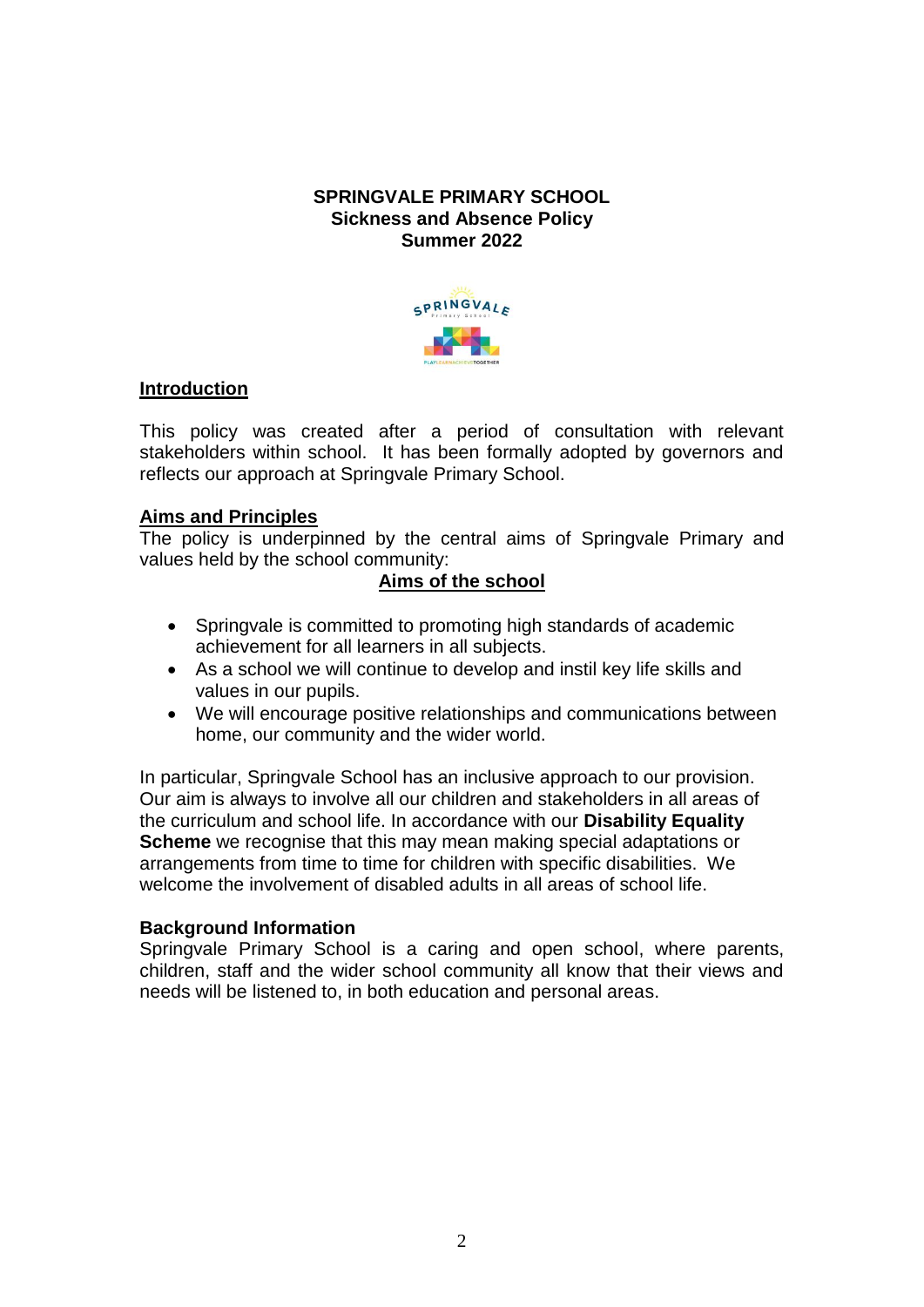### **All sickness absences must be reported. Please call the absence line on 01226 760939 as soon as possible.**

The following guidance has been taken from Public Health England Guidance on infection control in schools and other settings.

### **Diarrhoea and vomiting illness**

| Infection or complaint                                                                                                         | Recommended period to be kept                                                                                                                                          | <b>Comments</b>                                                                                                                                                                                                                                                                                                                                                                                                                    |
|--------------------------------------------------------------------------------------------------------------------------------|------------------------------------------------------------------------------------------------------------------------------------------------------------------------|------------------------------------------------------------------------------------------------------------------------------------------------------------------------------------------------------------------------------------------------------------------------------------------------------------------------------------------------------------------------------------------------------------------------------------|
|                                                                                                                                | away from school, nursery or                                                                                                                                           |                                                                                                                                                                                                                                                                                                                                                                                                                                    |
|                                                                                                                                | childminders                                                                                                                                                           |                                                                                                                                                                                                                                                                                                                                                                                                                                    |
| <b>Diarrhoea</b><br>and/or<br>vomiting                                                                                         | of<br>48 hours from last episode<br>diarrhoea or vomiting                                                                                                              | If a child is sent home before lunch<br>on a school day they must stay<br>away from school for the rest of that<br>day and the day after. If it is after<br>lunchtime they must stay away for                                                                                                                                                                                                                                      |
|                                                                                                                                |                                                                                                                                                                        | the rest of that day and the next two<br>days.                                                                                                                                                                                                                                                                                                                                                                                     |
| 0157<br><b>VTEC</b><br>E.<br>coli<br>Typhoid*<br>[and<br>paratyphoid*]<br>(enteric<br>fever)<br><b>Shigella</b><br>(dysentery) | Should be excluded for 48 hours<br>from the last episode of diarrhoea.<br>Further exclusion may be required<br>for some children until they are no<br>longer excreting | Further exclusion is required for<br>children aged five years or younger<br>and those who have difficulty in<br>adhering to hygiene practices.<br>Children in these categories should<br>be excluded until there is evidence<br>of microbiological clearance. This<br>guidance may also apply to some<br>contacts who may also require<br>microbiological clearance. Please<br>consult your local PHE centre for<br>further advice |
| <b>Cryptosporidiosis</b>                                                                                                       | Exclude for 48 hours from the last<br>episode of diarrhoea                                                                                                             | Exclusion<br>from<br>swimming<br>is.<br>advisable for two weeks after the<br>diarrhoea has settled                                                                                                                                                                                                                                                                                                                                 |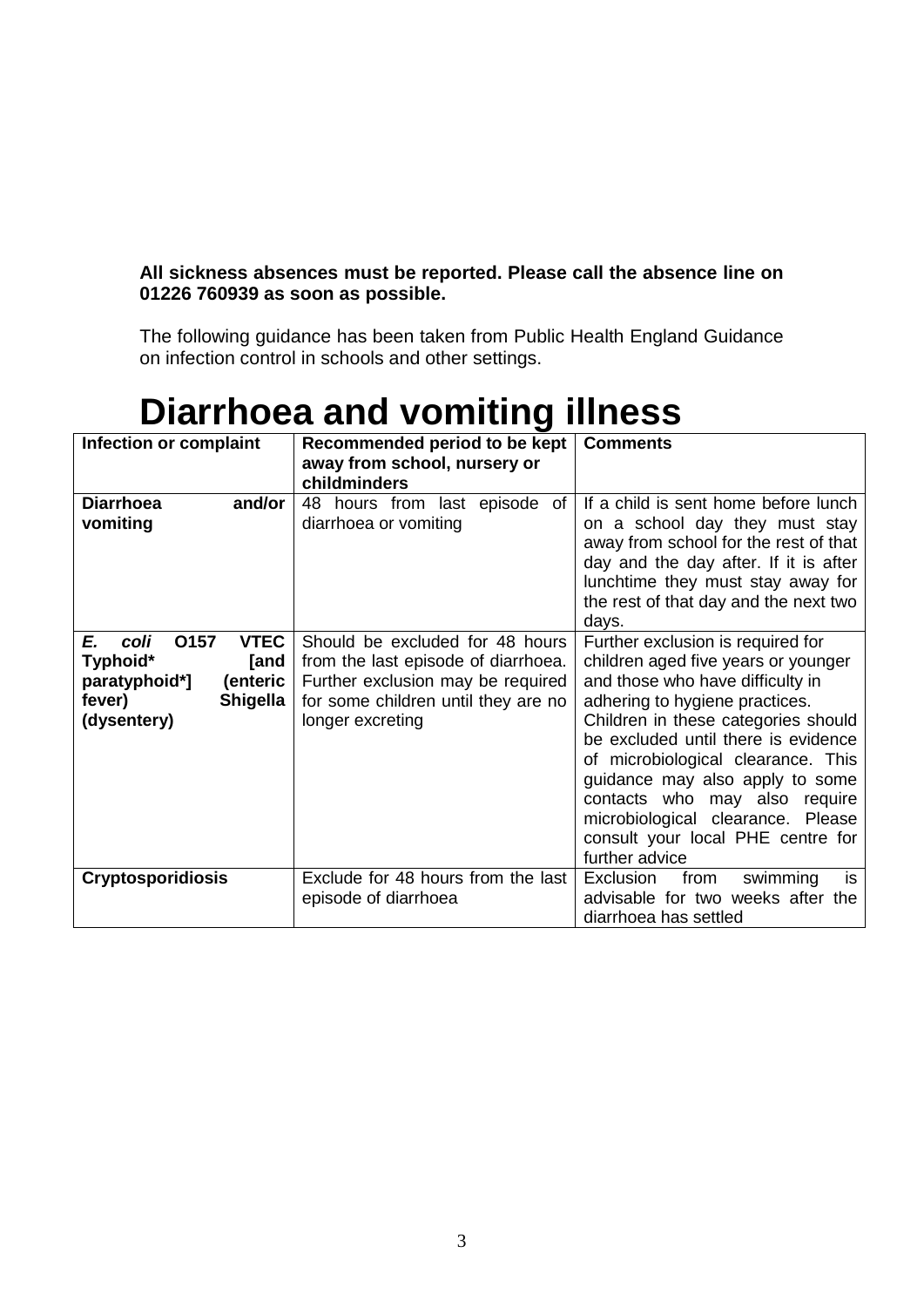### **Rashes and skin infections**

**Children with rashes should be considered infectious and assessed by their doctor.**

| Infection or complaint                         | Recommended period to be<br>kept<br>away from<br>school,                                    | <b>Comments</b>                                                                                                                                                                                                                                                          |
|------------------------------------------------|---------------------------------------------------------------------------------------------|--------------------------------------------------------------------------------------------------------------------------------------------------------------------------------------------------------------------------------------------------------------------------|
|                                                | nursery or childminders                                                                     |                                                                                                                                                                                                                                                                          |
| Athlete's foot                                 | None                                                                                        | Athlete's foot is not a serious<br>condition. Treatment is recommended                                                                                                                                                                                                   |
| Chickenpox                                     | Until all vesicles have crusted<br>over                                                     | See: Vulnerable Children and Female<br>Staff-Pregnancy                                                                                                                                                                                                                   |
| Cold sores, (Herpes simplex)                   | None                                                                                        | Avoid kissing and contact with the<br>sores. Cold sores are generally mild<br>and self-limiting                                                                                                                                                                          |
| German measles (rubella)                       | Four days from onset of rash (as<br>per "Green Book")                                       | Preventable by immunisation (MMR<br>x2 doses). See: Female Staff-<br>Pregnancy                                                                                                                                                                                           |
| Hand, foot and mouth                           | None                                                                                        | Contact your local HPT if a large<br>number of children are affected.<br>Exclusion may be considered in some<br>circumstances                                                                                                                                            |
| Impetigo                                       | Until lesions are crusted and<br>healed, or 48 hours after starting<br>antibiotic treatment | Antibiotic treatment speeds healing<br>and reduces the infectious period                                                                                                                                                                                                 |
| <b>Measles</b>                                 | Four days from onset of rash                                                                | Preventable by vaccination (MMR<br>x2). See: Vulnerable Children and<br>Female Staff - Pregnancy                                                                                                                                                                         |
| Molluscum contagiosum                          | None                                                                                        | A self-limiting condition                                                                                                                                                                                                                                                |
| Ringworm                                       | Exclusion not usually required                                                              | Treatment is required                                                                                                                                                                                                                                                    |
| Roseola (infantum)                             | None                                                                                        | None                                                                                                                                                                                                                                                                     |
| <b>Scabies</b>                                 | Child can return after first<br>treatment                                                   | Household and close contacts require<br>treatment                                                                                                                                                                                                                        |
| Scarlet fever                                  | Child can return 24 hours after<br>starting appropriate antibiotic<br>treatment             | Antibiotic treatment is recommended<br>for the affected child                                                                                                                                                                                                            |
| Slapped cheek/fifth disease.<br>Parvovirus B19 | None (once rash has developed)                                                              | See: Vulnerable Children and Female<br>Staff-Pregnancy                                                                                                                                                                                                                   |
| <b>Shingles</b>                                | Exclude only if rash is weeping<br>and cannot be covered                                    | Can cause chickenpox in those who<br>are not immune, ie have not had<br>chickenpox. It is spread by very close<br>contact and touch. If further<br>information is required, contact your<br>local PHE centre. See: Vulnerable<br>Children and Female Staff-<br>Pregnancy |
| Warts and verrucae                             | None                                                                                        | Verrucae should be covered in                                                                                                                                                                                                                                            |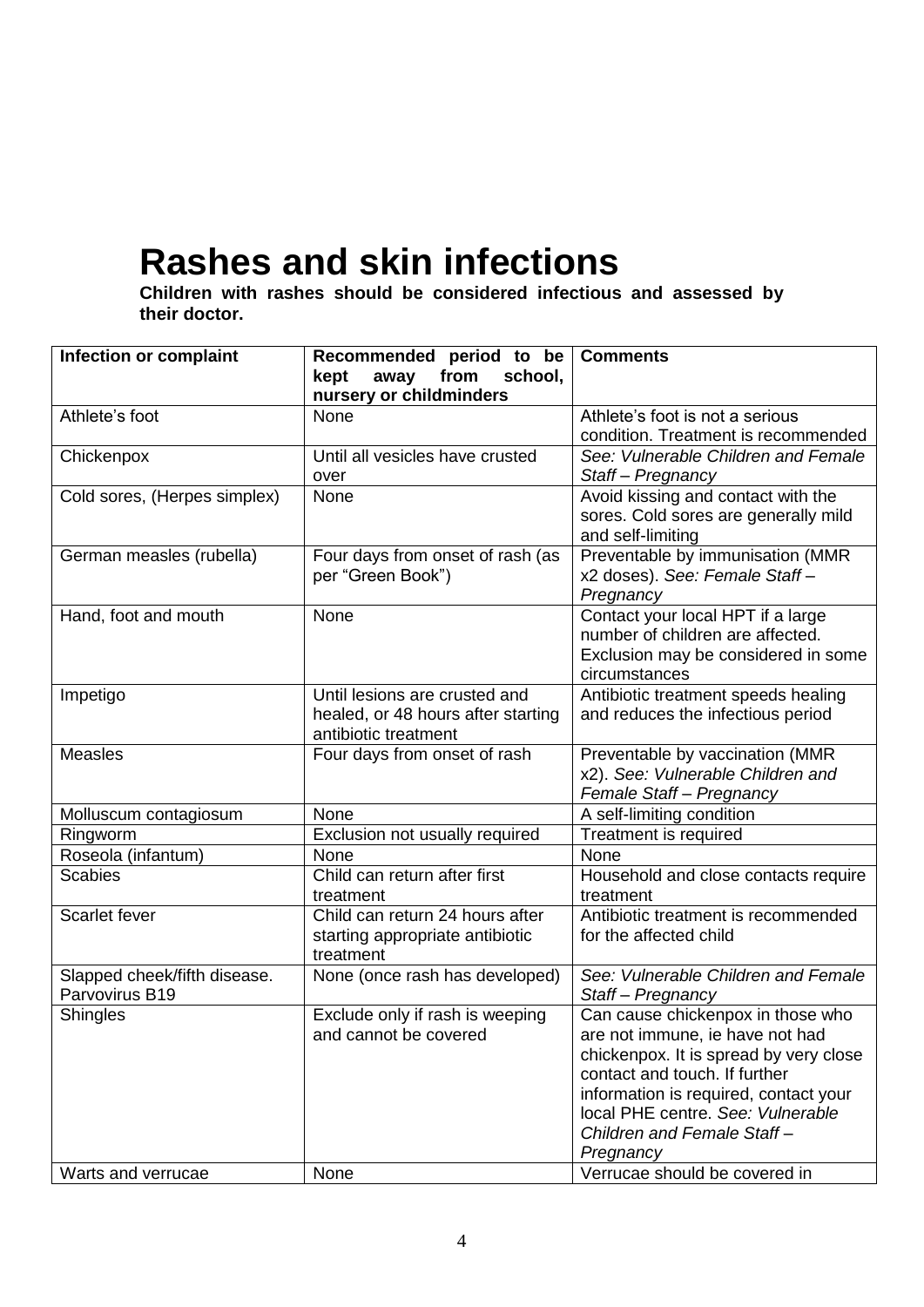| gymnasiums and<br>swimi<br>* pools,<br>mminc<br>ັ |  |
|---------------------------------------------------|--|
| rooms                                             |  |
|                                                   |  |

## **Respiratory infections**

| Infection or complaint     | Recommended period to be Comments<br>from<br>school,<br>kept<br>away<br>nursery or childminders                    |                                                                                                                                                                                |
|----------------------------|--------------------------------------------------------------------------------------------------------------------|--------------------------------------------------------------------------------------------------------------------------------------------------------------------------------|
| Flu (influenza)            | Until recovered                                                                                                    | See: Vulnerable Children                                                                                                                                                       |
| <b>Tuberculosis</b>        | Always consult your local PHE<br>centre                                                                            |                                                                                                                                                                                |
| Whooping cough (pertussis) | Five days from starting antibiotic<br>treatment, or 21 days from<br>onset of illness if no antibiotic<br>treatment | Preventable by vaccination. After<br>treatment, non-infectiouscoughing<br>may continue for many weeks.<br>Your local PHE centre will organise<br>any contact tracing necessary |

### **Other infections**

| Infection or complaint   | Recommended period to be<br>kept away from school,<br>nursery or child minders                               | <b>Comments</b>                                                                                                                                                                                 |
|--------------------------|--------------------------------------------------------------------------------------------------------------|-------------------------------------------------------------------------------------------------------------------------------------------------------------------------------------------------|
| Conjunctivitis           | None                                                                                                         | If an outbreak/cluster occurs,<br>consult your local PHE centre                                                                                                                                 |
| Diphtheria               | Exclusion is essential. Always<br>consult with your local HPT                                                | Family contacts must be excluded<br>until cleared to return by your local<br>PHE centre. Preventable by<br>vaccination. Your local PHE centre<br>will organise any contact tracing<br>necessary |
| Glandular fever          | None                                                                                                         |                                                                                                                                                                                                 |
| <b>Head lice</b>         | None                                                                                                         | Treatment is recommended only in<br>cases where live lice have been<br>seen                                                                                                                     |
| <b>Hepatitis A</b>       | Exclude until seven days after<br>onset of jaundice (or seven days<br>after symptom onset if no<br>jaundice) | In an outbreak of hepatitis A, your<br>local PHE centre will advise on<br>control measures                                                                                                      |
| Hepatitis B, C, HIV/AIDS | None                                                                                                         | Hepatitis B and C and HIV are<br>blood borne viruses that are not<br>infectious through casual contact.<br>For cleaning of body fluid spills<br>see: Good Hygiene Practice                      |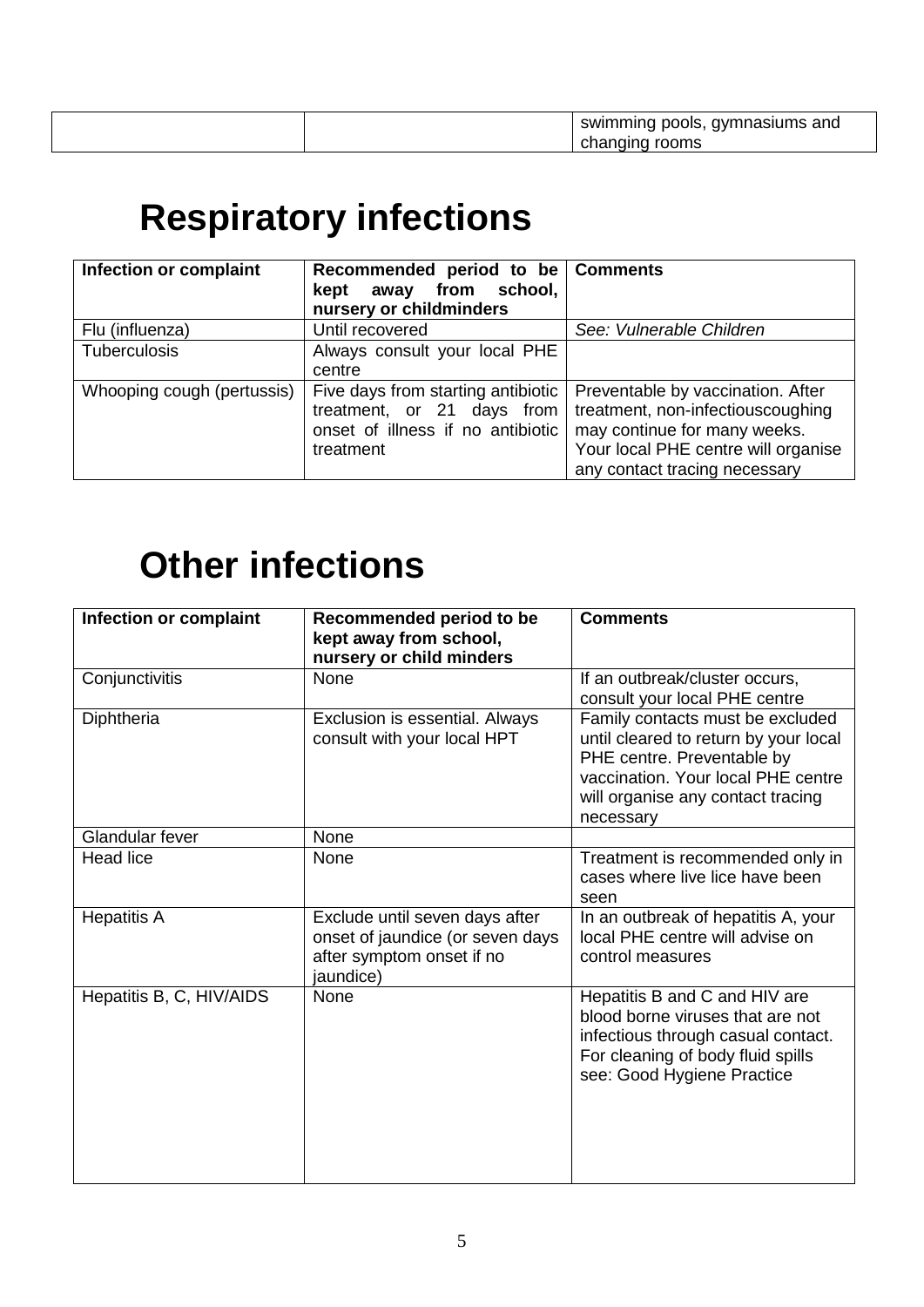| Meningococcal meningitis/<br>septicaemia | Until recovered                                        | Meningitis C is preventable by<br>vaccination<br>There is no reason to exclude<br>siblings or other close contacts of<br>a case. In case of an outbreak, it<br>may be necessary to provide<br>antibiotics with or without<br>meningococcal vaccination to<br>close school contacts. Your local<br>PHE centre will advise on any<br>action is needed |
|------------------------------------------|--------------------------------------------------------|-----------------------------------------------------------------------------------------------------------------------------------------------------------------------------------------------------------------------------------------------------------------------------------------------------------------------------------------------------|
| Meningitis due to other<br>bacteria      | Until recovered                                        | Hib and pneumococcal meningitis<br>are preventable by vaccination.<br>There is no reason to exclude<br>siblings or other close contacts of<br>a case. Your local PHE centre will<br>give advice on any action needed                                                                                                                                |
| Meningitis viral                         | None                                                   | Milder illness. There is no reason<br>to exclude siblings and other close<br>contacts of a case. Contact tracing<br>is not required                                                                                                                                                                                                                 |
| <b>MRSA</b>                              | None                                                   | Good hygiene, in particular<br>handwashing and environmental<br>cleaning, are important to minimise<br>any danger of spread. If further<br>information is required, contact<br>your local PHE centre                                                                                                                                                |
| <b>Mumps</b>                             | Exclude child for five days after<br>onset of swelling | Preventable by vaccination (MMR<br>x2 doses)                                                                                                                                                                                                                                                                                                        |
| Threadworms                              | None                                                   | Treatment is recommended for the<br>child and household contacts                                                                                                                                                                                                                                                                                    |
| <b>Tonsillitis</b>                       | None                                                   | There are many causes, but most<br>cases are due to viruses and do<br>not need an antibiotic                                                                                                                                                                                                                                                        |

#### **Vulnerable children**

Some medical conditions make children vulnerable to infections that would rarely be serious in most children, these include those being treated for leukaemia or other cancers, on high doses of steroids and with conditions that seriously reduce immunity. This may mean that your child is particularly vulnerable to chickenpox, measles or parvovirus B19.

Please could parents/carers notify the school immediately if these circumstances arise to enable us to implement special procedures to protect your child and others in school. The school will promptly inform parents/carers of exposure to these and advise that further medical advice be sought. It may be advisable for vulnerable children to have additional immunisations, for example pneumococcal and influenza.

#### **Female staff – pregnancy**